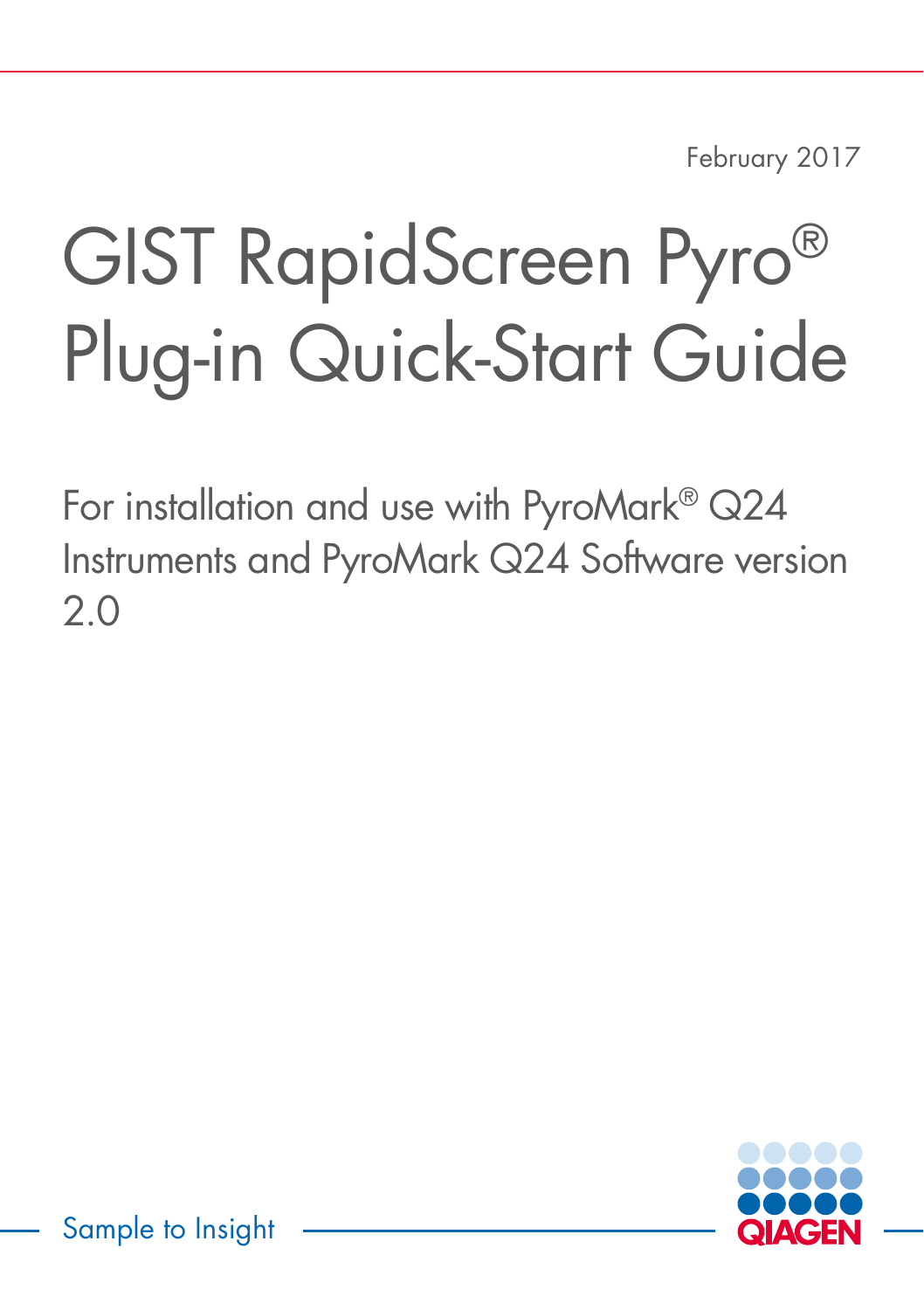#### About the GIST RapidScreen Pyro Plug-in

The GIST RapidScreen Pyro Plug-in package contains the following:

- *GIST RapidScreen Pyro Quick-Start Guide*
- Two installation files
- Reference report for GIST RapidScreen Pyro Plug-in functionality verification

Note: The GIST RapidScreen Pyro Plug-in is intended to be used only in combination with the dedicated *therascreen*® GIST RapidScreen Pyro Kit (cat. no. 971510) indicated for applications described in the therascreen *GIST RapidScreen Pyro Kit Handbook*.

#### Installation of the GIST RapidScreen Pyro Plug-in

Important: The GIST RapidScreen Pyro Plug-in must be installed on either the PyroMark Q24 Instrument with PyroMark Q24 Software version 2.0 or the PyroMark Q24 MDx Instrument with PyroMark Q24 MDx Software version 2.0

Close the PyroMark Q24 Software 2.0 if it is open.

- 1. Open the installation \*.zip file and extract the files.
- 2. Double-click the setup.exe file.
- 3. Follow the instructions in the dialog boxes that appear.
- 4. Start the PyroMark Q24 Software 2.0. The GIST RapidScreen Pyro Plug-in Report now appears under "AQ Add On Reports/GIST" in the "Reports" menu in AQ mode.
- 5. Verify the GIST RapidScreen Plug-in functionality (see "Verification of the GIST RapidScreen Plug-in functionality" below).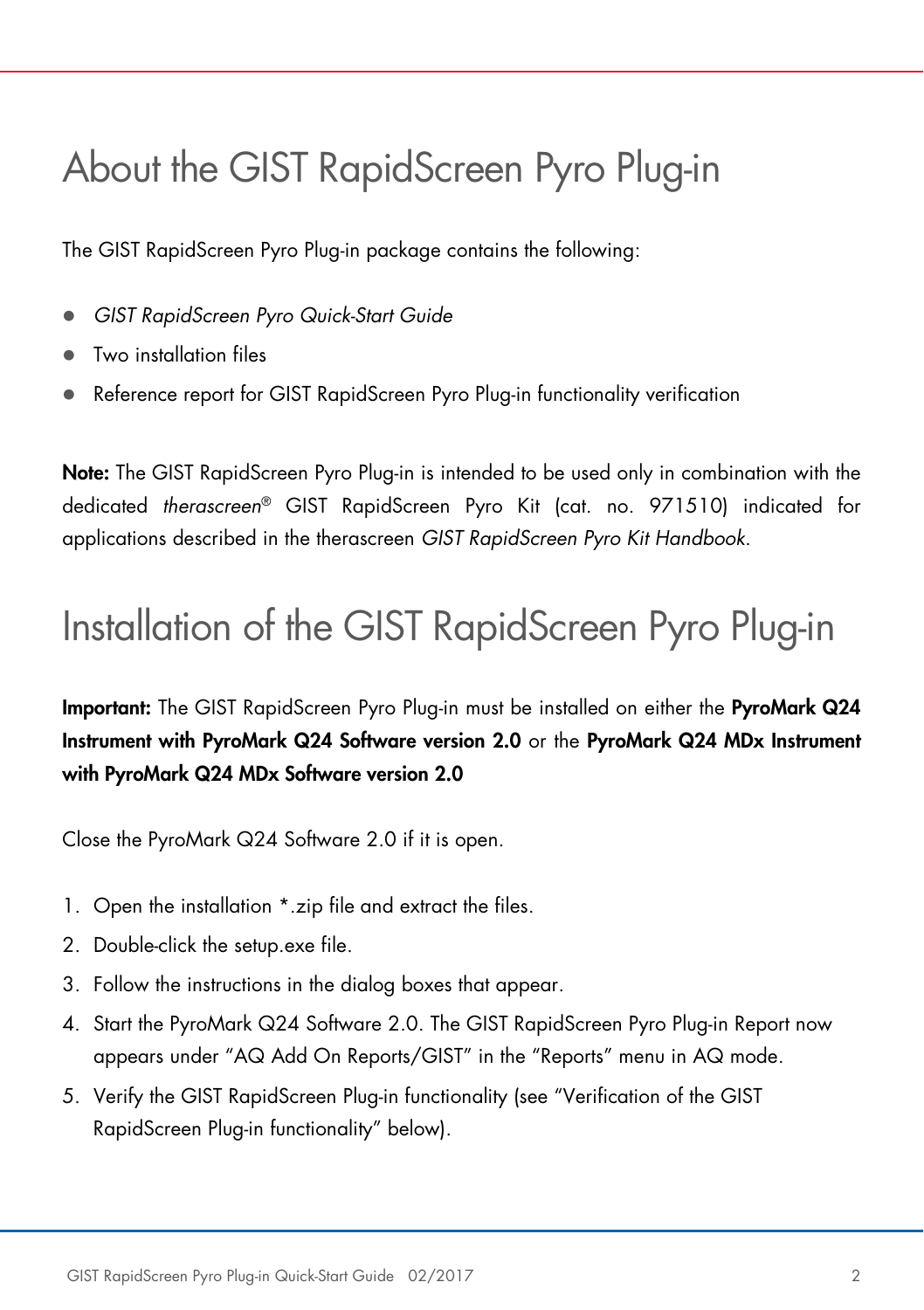# Verification of GIST RapidScreen Pyro Plug-in functionality

Important: The verification should be performed each time new software is installed or upgraded on the computer.

The following steps describe how to verify that the software is working correctly and has not been affected by any changes to the computer.

- 6. Open the GIST Example run under "Shortcuts/Example Files/PyroMark Runs/GIST" in the shortcut browser.
- 7. Perform a "GIST" analysis for all wells as described in "Analysis of a PyroMark Q24 Run" below.
- 8. Compare the results with the reference report. If the results are identical, correct function of the Plug-in is confirmed.

## Analysis of a PyroMark Q24 Run

The following steps describe the mutation analysis of a finished GIST run using the GIST RapidScreen Pyro Plug-in.

- 1. Insert the USB stick containing the processed run file into the computer's USB port.
- 2. Move the run file from the USB stick to the desired location on the computer using Windows® Explorer.
- 3. Open the run file in the AQ mode of PyroMark Q24 Software either by selecting "Open" in the "File" menu or by double-clicking the file  $(\Box)$  in the shortcut browser.
- 4. Select "AQ Add On Reports/GIST" from "Reports" in the menu (Figure 1).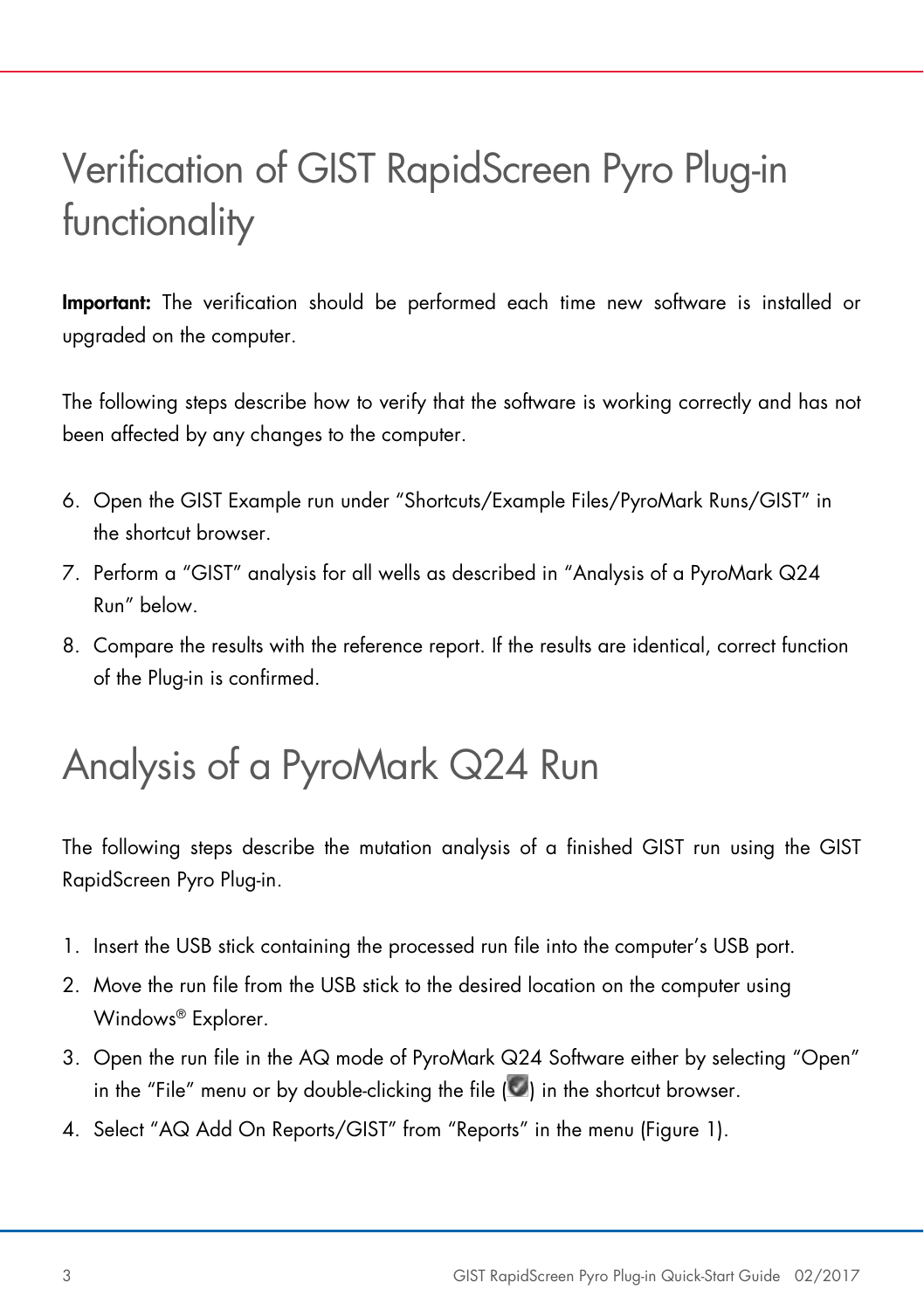

Figure 1. Mutation analysis of a finished GIST RapidScreen run using the GIST RapidScreen Pyro Plug-in

5. The wells will automatically be analyzed for all mutations listed in Table 1. The results for both the KIT exon 9 and PDGFRA exon 18 assay will be presented in an overview table (Figure 2), followed by detailed results comprising Pyrograms® and analysis quality.

Important: The Plug-in will report the mutation (Table 1) whose expected signal matches the observed Pyrogram best.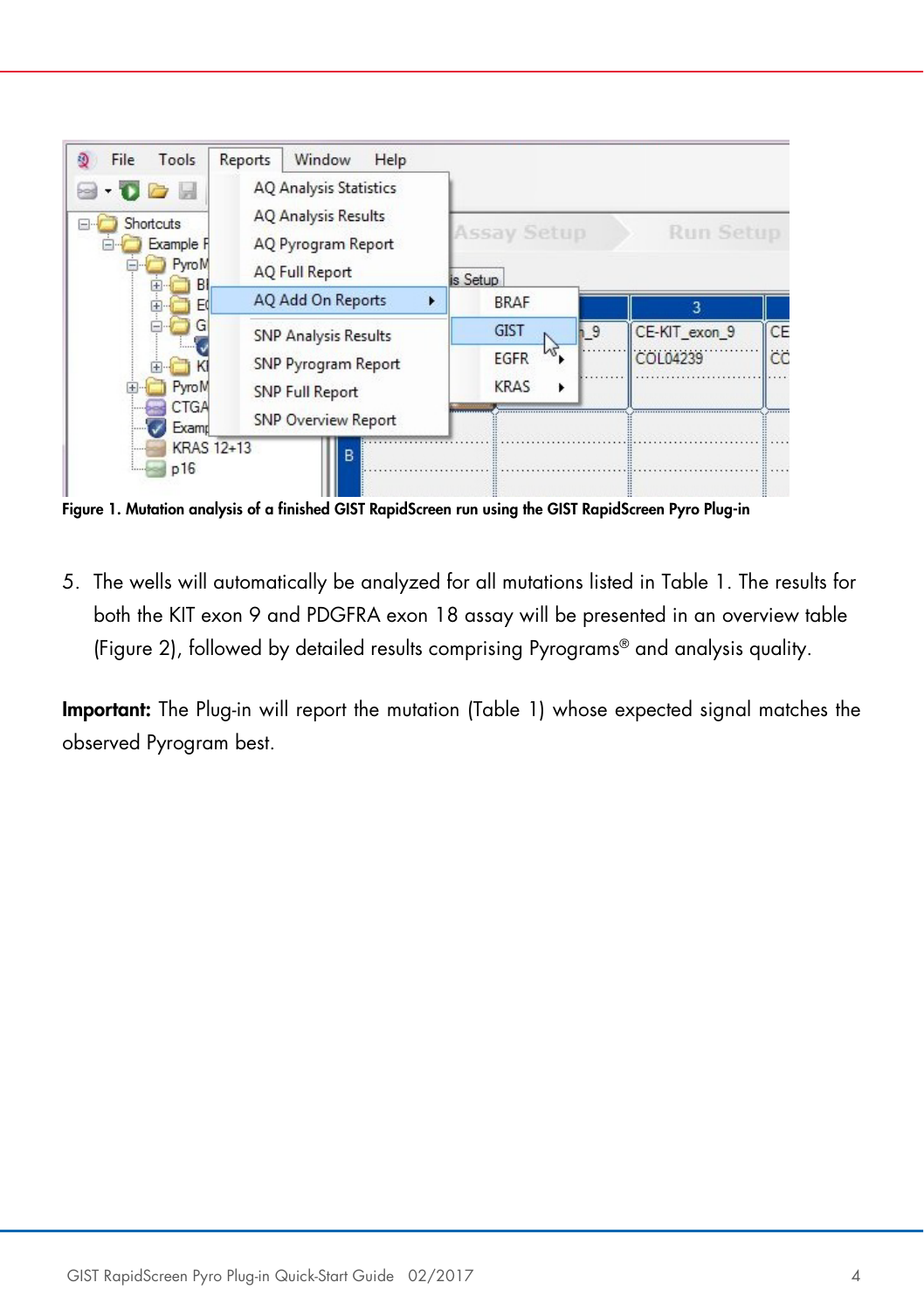|                                               | Nucleic acid substitution Amino acid substitution LOB (% units)  |     | LOD (% units) | COSMIC ID* (V70)          |  |  |
|-----------------------------------------------|------------------------------------------------------------------|-----|---------------|---------------------------|--|--|
| KIT exon 9                                    |                                                                  |     |               |                           |  |  |
| 1509 1510insGCCTAT Y503 F504insAY             |                                                                  | 1.9 | 4.9           | 1326                      |  |  |
| PDGFRA exon 18                                |                                                                  |     |               |                           |  |  |
| 2525A > T                                     | D842V                                                            | 0.6 | 3.6           | 736                       |  |  |
| $2524G>$ T                                    | D842Y§                                                           | 0.6 | 3.6           | 12396                     |  |  |
| 2524 2535 del 12 or <sup>t</sup><br>2526 2537 | del 12 D842 H845del<br>or <sup>†</sup> 1843 D846del <sup>§</sup> | 2.2 | 5.2           | 737 or <sup>t</sup> 96892 |  |  |
| 2527 2538 del 12                              | 1843 D846del <sup>§</sup>                                        | 3.0 | 6.0           | 12400                     |  |  |
| 2528 2539 del 12                              | 1843 S847>T                                                      | 4.2 | 7.2           | 12407                     |  |  |
| 2530 2541 del 12                              | M844 S847del                                                     | 3.2 | 6.2           | 12402                     |  |  |
| 2524 2532 del9                                | D842 M844del                                                     | 1.5 | 4.5           | 12401                     |  |  |
| 2524 2526 delGAC                              | D842del                                                          | 0.9 | 3.9           | 12406                     |  |  |
| $2526 - 2538 > G^+$                           | D842_D846>E                                                      | 0.3 | 3.3           | 12408                     |  |  |
| 2524 2526 GAC>TAT                             | D842Y <sup>§</sup>                                               | 0.9 | 3.9           | 12397                     |  |  |

Table 1. Mutations analyzed by the GIST RapidScreen Pyro Plug-in

\* From the Catalogue of Somatic Mutations in Cancer, available online at the Sanger Institute at www.sanger.ac.uk/genetics/CGP/cosmic.

† The mutations 2524\_2535del12 and 2526\_2537del12 result in the same nucleic acid change.

‡ The mutations 2526\_2538 >G and 2524\_2526GAC>TAT cannot be analyzed in the AQ mode of the PyroMark Q24 Software.

§ The mutations 2524G>T and 2524\_2526 GAC>TAT, and 2526\_2537 del12 and 2527\_2538 del12 result in the same amino acid change, respectively.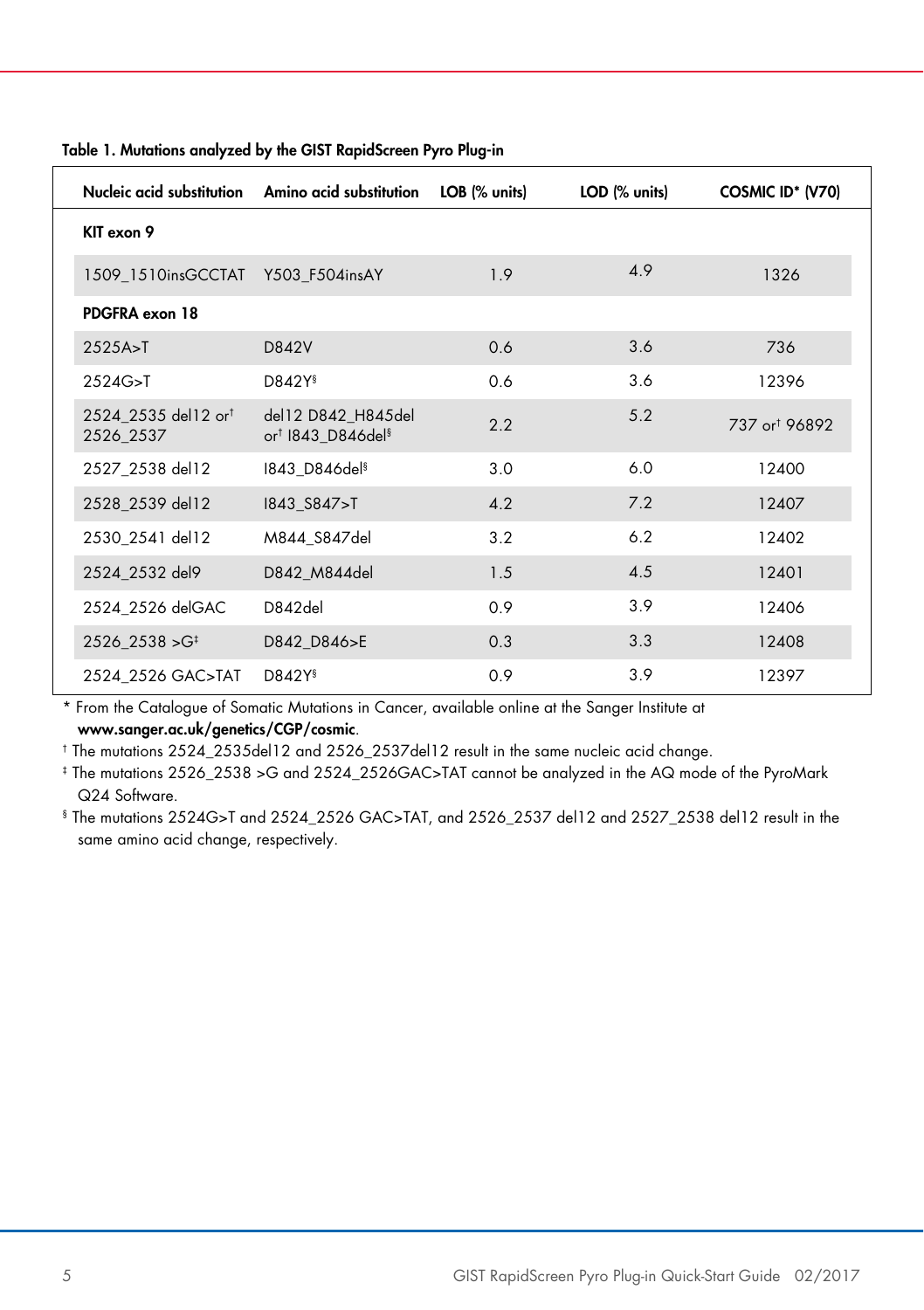| Well                          | <b>Assay Name</b> | Sample ID       | Result                       | Frequency<br>[% units] | <b>Nucleotide</b><br><b>Substitution</b> | <b>Amino Acid</b><br><b>Substitution</b> | Info             |
|-------------------------------|-------------------|-----------------|------------------------------|------------------------|------------------------------------------|------------------------------------------|------------------|
| A1                            | cKIT Exon 9       | COL04237        | No mutation detected         |                        |                                          |                                          |                  |
| $\frac{A2}{A3}$               | cKIT Exon 9       | <b>COL04238</b> | Mutation                     | 51.6                   | 1509 1510insGCCTAT                       | Y503 F504insAY                           |                  |
|                               | cKIT Exon 9       | COL04239        | Mutation                     | 29.6                   | 1509 1510insGCCTAT                       | Y503 F504insAY                           |                  |
| AA                            | cKIT Exon 9       | COL04240        | No mutation detected         |                        |                                          |                                          |                  |
| A <sub>5</sub>                | cKIT Exon 9       | wt control DNA  | No mutation detected         |                        |                                          |                                          |                  |
| A <sub>8</sub>                | cKIT Exon 9       |                 | <b>Failed Analysis</b>       |                        |                                          |                                          | $\blacktriangle$ |
| C1                            | PDGFRA Exon 18    | COL04237        | No mutation detected         |                        |                                          |                                          |                  |
| $\frac{C2}{C3}$               | PDGFRA Exon 18    | <b>COL04238</b> | Potential low level mutation | 4.5                    | 2525A > T                                | <b>D842V</b>                             | $\sqrt{1}$       |
|                               | PDGFRA Exon 18    | COL04239        | No mutation detected         |                        |                                          |                                          |                  |
|                               | PDGFRA Exon 18    | COL04240        | Mutation                     | 52.2                   | 2524 2535del12 or<br>2526 2537del12      | D842 H845del or<br>I843 D846del          |                  |
| C <sub>5</sub>                | PDGFRA Exon 18    | wt control DNA  | No mutation detected         |                        |                                          |                                          |                  |
| $\overline{\text{c}}\text{s}$ | PDGFRA Exon 18    |                 | <b>Failed Analysis</b>       |                        |                                          |                                          |                  |

#### **Summary**

See detailed results below.

NOTE: The result must be validated by comparing the observed peaks with the expected peak heights displayed as grey bars. For further information about data evaluation and result interpretation please refer to the handbook

Figure 2. Example results summary from a GIST RapidScreen Pyro Plug-in analysis.

## Interpretation of results and detection of low-level mutations

It is strongly recommended that a wild-type sample is included in every run for comparison and as a control for background levels.

Important: A "Check" or "Failed" quality assessment can be caused by an unexpected pattern of peaks. This may indicate an unexpected mutation which is not analyzed by the Plug-in Report. These samples should be analyzed manually using the PyroMark Q24 Software with the consideration that they may contain unexpected mutations. See the therascreen *GIST RapidScreen Pyro Kit Handbook* for details.